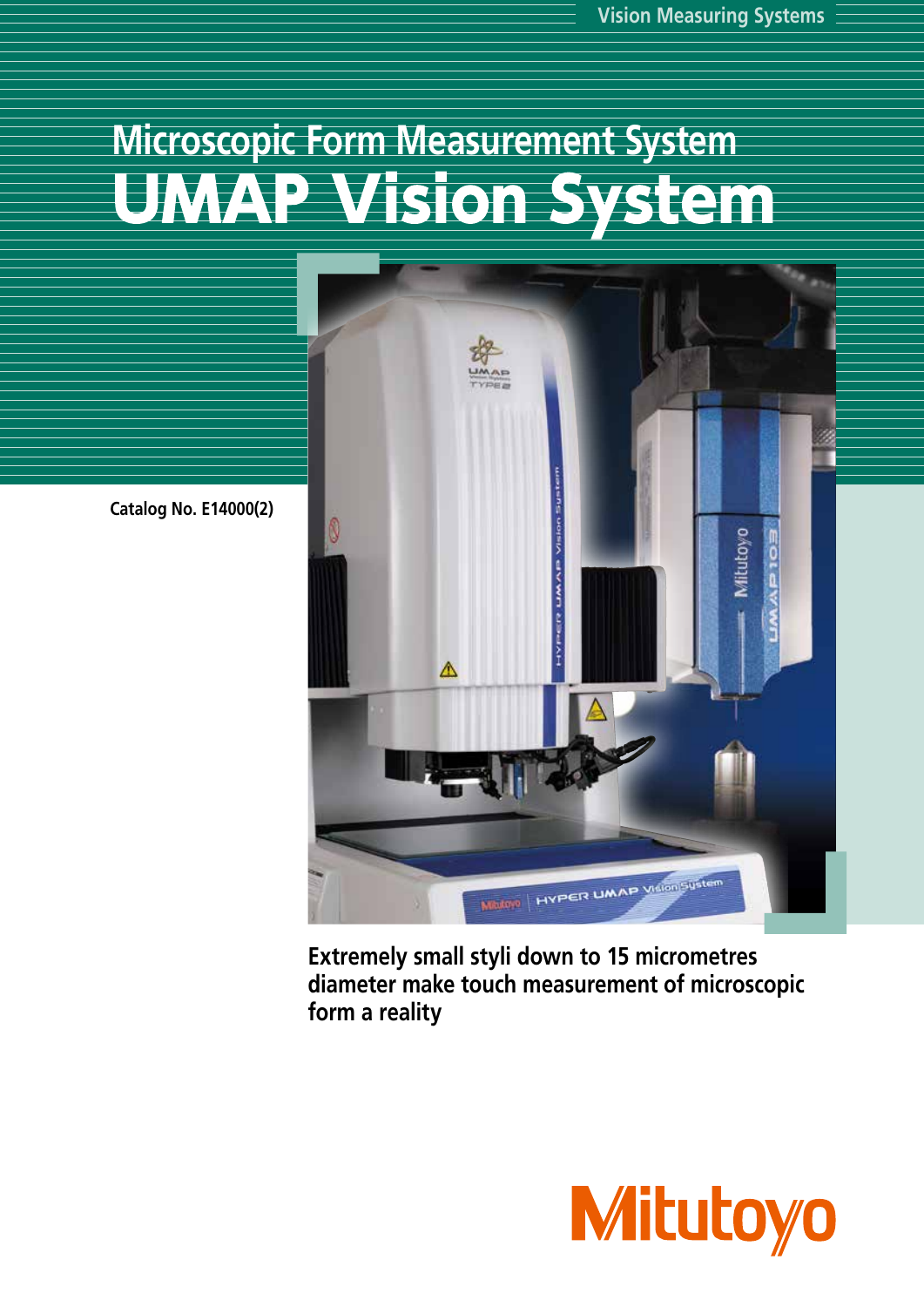# **Microscopic Form Measurement System UMAP Vision System**

**The UMAP Vision System is an ultra-low-measuring-force probe that uses Mitutoyo's proprietary sensing technology.**

**With a lineup of styli ranging from a minimum diameter of 15 µm, this product responds to the needs of our customers for microscopic dimension and form measurement.**

**OULGN** 

וועודעי זו נישות

#### **UMAP Vision System Features**

• Stylus with a minimum diameter of 15 µm makes contact measurements of microscopic areas possible.





- Ultra low measuring force of a minimum 1 µN (UMAP103) makes it possible to measure even workpieces that are easily deformed.
- Up to three types of UMAP styli, each of a different diameter can be used in combination. The user can install, remove, and replace styli.



• This one unit can be used to perform contact measurements using UMAP mode and non-contact measurements using vision mode. Even for parts that are difficult to see, vision mode can be used to perform workpiece positioning, and then the UMAP mode can be used to perform aimed measurements.

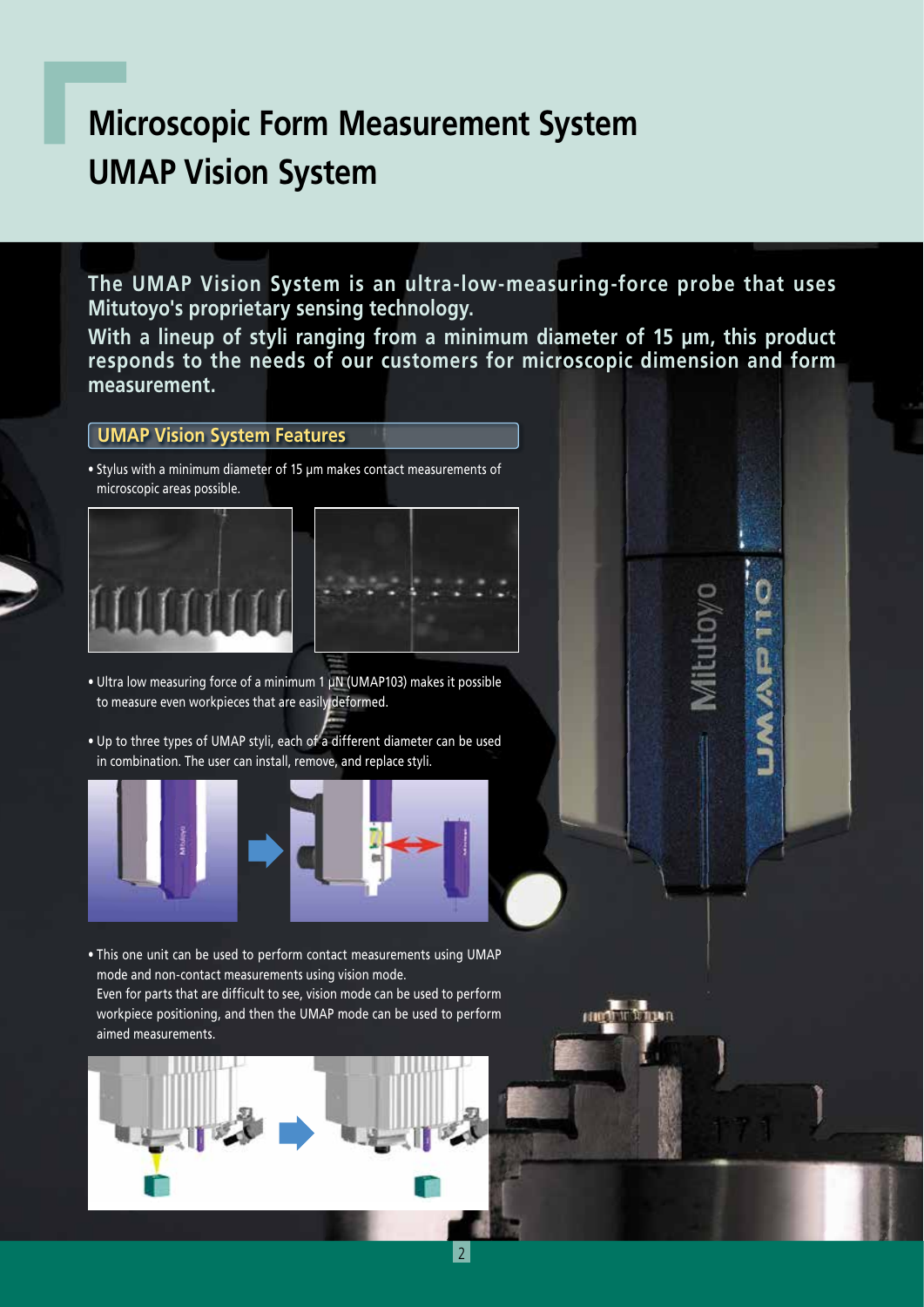#### **Detection Principle**



- 1. As shown in the figure to the left, the stylus maintains a microvibrating state when not in contact with the workpiece.
- 2. When the stylus comes into contact with the workpiece, the stylus vibration is restricted by the workpiece, which causes the vibration amplitude to decrease. A touch-trigger signal will be detected when the amplitude decreases past a certain level.
- 3. When the stylus moves away from the workpiece, the stylus vibration amplitude returns to the state that was present when the stylus was not in contact with the workpiece, which makes the stylus ready for use in performing the next measurement.

### **UMAP Stylus Lineup**

n

Five types of stylus modules that differ in stylus tip radius and shaft length are available. Up to three types of styli can be used in combination, which makes it possible to select the optimum stylus to match the workpiece to be measured.





Note 1: The stylus diameters, shaft lengths, and shaft diameters specified are nominal sizes. Note 2: The stylus shaft lengths do not guarantee the workpiece measurement depth.

#### **UMAP Measurement Workpiece Examples**

The following are examples of workpieces that can be measured with UMAP. UMAP provides a solution for microscopic dimension measurement and form evaluation in a wide variety of fields such as precise microscopic molds, micromachining pressed products, microscopic resin molded products, and EDM electrodes.



Form measurement of the hole of a fuel injection nozzle





Form measurement of a lens tube Measurement of microscopic gear tooth and tooth-form profile / tooth-alignment profile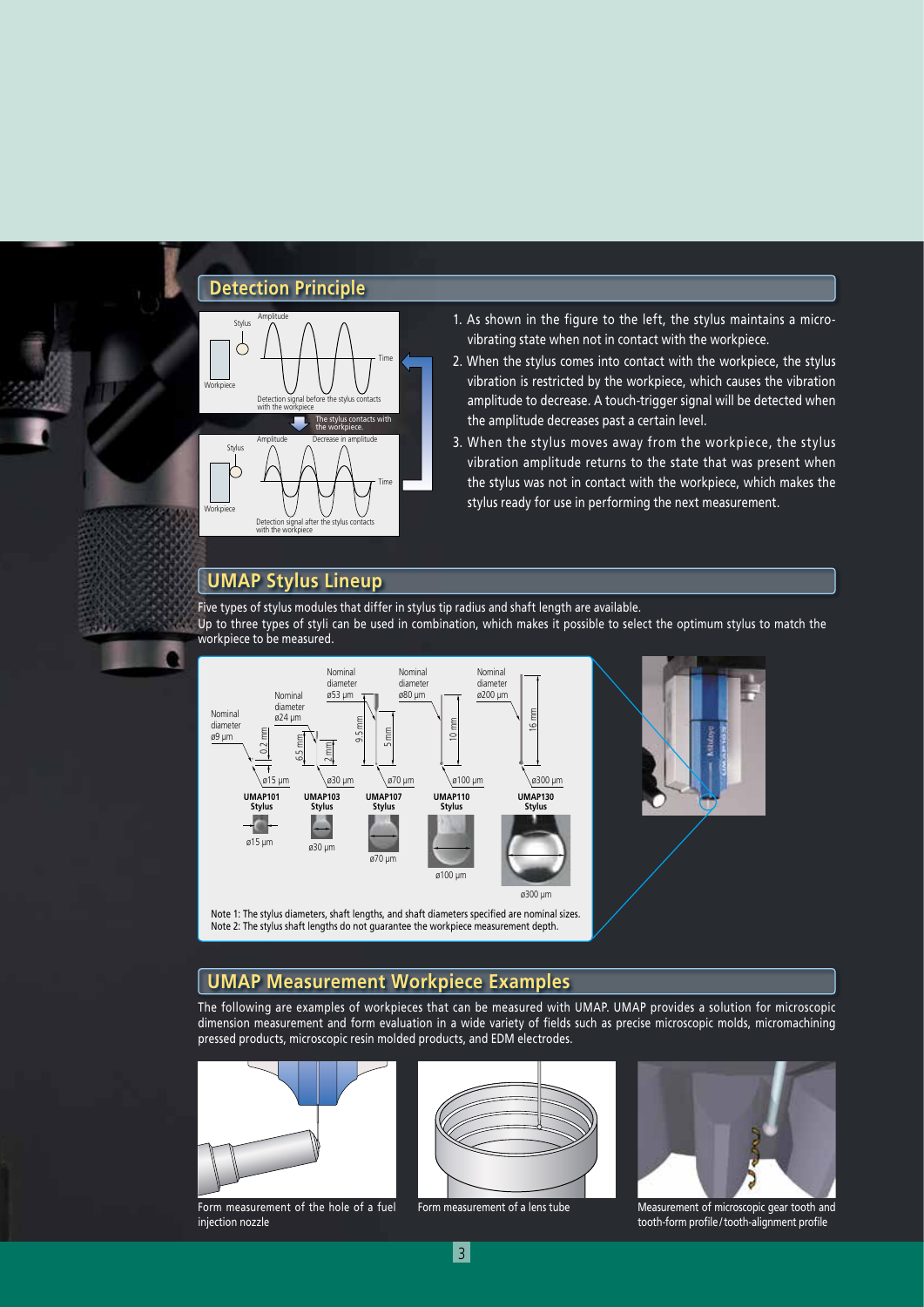# **UMAP Vision System Specifications**

### **HYPER UMAP Vision System 302 TYPE2**



• The application of high-performance objectives with high NA and low distortion and a new optical system provide the UMAP Vision System with excellent edge-detection capability.

• The standard length measuring system uses a low-expansion glass scale with a linear expansion coefficient of (0±0.02) ×10<sup>-6</sup>K, which keeps glass scale expansion /contraction due to temperature changes to the absolute minimum.

| Model No.                                                        |                                    |                                          | <b>HYPER UMAP Vision System 302 TYPE2</b>               | ULTRA UMAP Vision System 404 TYPE2                                              |  |
|------------------------------------------------------------------|------------------------------------|------------------------------------------|---------------------------------------------------------|---------------------------------------------------------------------------------|--|
| Model                                                            |                                    |                                          | <b>UVS2-H302P1L-D</b>                                   | <b>UVS2-U404P1N-D</b>                                                           |  |
| Measuring range (XxYxZ)                                          |                                    |                                          | 300×200×200 mm                                          | 400×400×200 mm<br>Effective measuring range on glass stage:<br>360x400x200 mm*1 |  |
| Effective measuring range<br>(common between images and UMAP103) |                                    |                                          | 185x200x175 mm                                          | 285x400x175 mm                                                                  |  |
| Observation unit <sup>*2</sup>                                   |                                    |                                          | PPT 1X, 2X, 6X                                          | PPT 1X, 2X, 6X                                                                  |  |
| Resolution                                                       |                                    |                                          | $0.02 \mu m$                                            | $0.01 \mu m$                                                                    |  |
| <b>Imaging Device</b>                                            |                                    |                                          | <b>B&amp;W CCD</b>                                      |                                                                                 |  |
|                                                                  | Co-axial Light                     |                                          | White LED                                               | Halogen                                                                         |  |
| Illumination unit                                                | <b>Transmitted Light</b>           |                                          | White LED                                               | Halogen                                                                         |  |
|                                                                  | PRL                                |                                          | White LED                                               | Halogen                                                                         |  |
|                                                                  | Vision                             | E1x, E1y                                 | $(0.8 + 2L/1000)$ µm                                    | $(0.25 + L/1000)$ µm                                                            |  |
|                                                                  |                                    | E <sub>12</sub> (50 mm stroke)*4         |                                                         | $(1.0 + 2L/1000)$ µm                                                            |  |
| Measuring                                                        |                                    | E <sub>12</sub> (full stroke)            | $(1.5 + 2L/1000)$ µm                                    | $(1.5 + 2L/1000)$ µm                                                            |  |
| $accuracy^*$                                                     |                                    | E <sub>2XY</sub>                         | $(1.4 + 3L/1000)$ µm                                    | $(0.5 + 2L/1000)$ µm                                                            |  |
|                                                                  |                                    | Optical condition for accuracy assurance | QV-HR2.5X or QV-SL2.5X + Middle magnification tube lens | QV-5X + Middle magnification tube lens                                          |  |
|                                                                  | <b>UMAP</b>                        | E1x, E1y (UMAP110)*5                     | $(1.7 + 3L/1000)$ µm                                    | $(1.5 + 3L/1000)$ µm                                                            |  |
| UMAP101, 103, 107<br><b>UMAP</b>                                 |                                    |                                          | $\sigma$ =0.1 um                                        | $\sigma$ =0.08 µm                                                               |  |
| repeatability*3*6                                                | <b>UMAP110, 130</b>                |                                          | $\sigma$ =0.15 µm                                       | $\sigma$ =0.12 µm                                                               |  |
| Repeatability within screen*3                                    |                                    |                                          |                                                         | $3\sigma = 0.2 \text{ µm}$                                                      |  |
| Operating temperature range                                      | 18 to 23 °C<br>Ambient temperature |                                          | 19 to 23 °C                                             |                                                                                 |  |
| Temperature variation                                            |                                    |                                          | 0.5 °C/1 H and 1 °C/24 H                                |                                                                                 |  |
| Stage glass size                                                 |                                    |                                          | 399×271 mm                                              | 493×551 mm                                                                      |  |
| Maximum stage loading*7                                          |                                    |                                          | 15 kg                                                   | 40 kg                                                                           |  |
| Main unit external dimensions                                    |                                    |                                          | 859×951×1609 mm                                         | 1200×1735×1910 mm                                                               |  |
| Main unit mass (including the sub-base)                          |                                    |                                          | 370 kg                                                  | 2160 kg                                                                         |  |
| Operating air pressure                                           |                                    |                                          | 0.4 MPa (requires a supply pressure of 0.5 to 0.9 MPa)  |                                                                                 |  |
| Required air flow rate*8                                         |                                    |                                          |                                                         | 300 L/min (ANR)                                                                 |  |
| Temperature compensation function                                |                                    |                                          | Automatic                                               |                                                                                 |  |

\*1 Effective measuring range when contour light is used.

\*2 The specific combination of 1X, 2X and 4X or 1X, 2X, 4X and 6X is available by custom order.

\*3 Inspected to a Mitutoyo standard. L=length between two arbitrary points (mm)

\*4 Verified at shipment from factory.

\*5 The assured accuracy of UMAP is specific to that of UMAP110 in the case of a measuring speed of 10 μm/s.

\*6 The accuracies are guaranteed for a measuring speed of 5 μm/s for the UMAP101 and a measuring speed of 10 μm/s for the UMAP103, 107, 110, and 130.

\*7 An excessively biased or concentrated load is excluded.

\*8 HYPER UMAP Vision System 302 TYPE2 only uses air to move UMAP up and down.

Note 1: The Laser Auto Focus (LAF) specification is available by custom order.

Note 2: Machines compatible with ISO10360-7: 2011 Accuracy Assurance are also available.

NOTE: Machines in this series are equipped with the main unit deactivating system (relocation detection system) that prevents the machine from operating if it is subjected to an unexpected vibration or if it is relocated<br>B

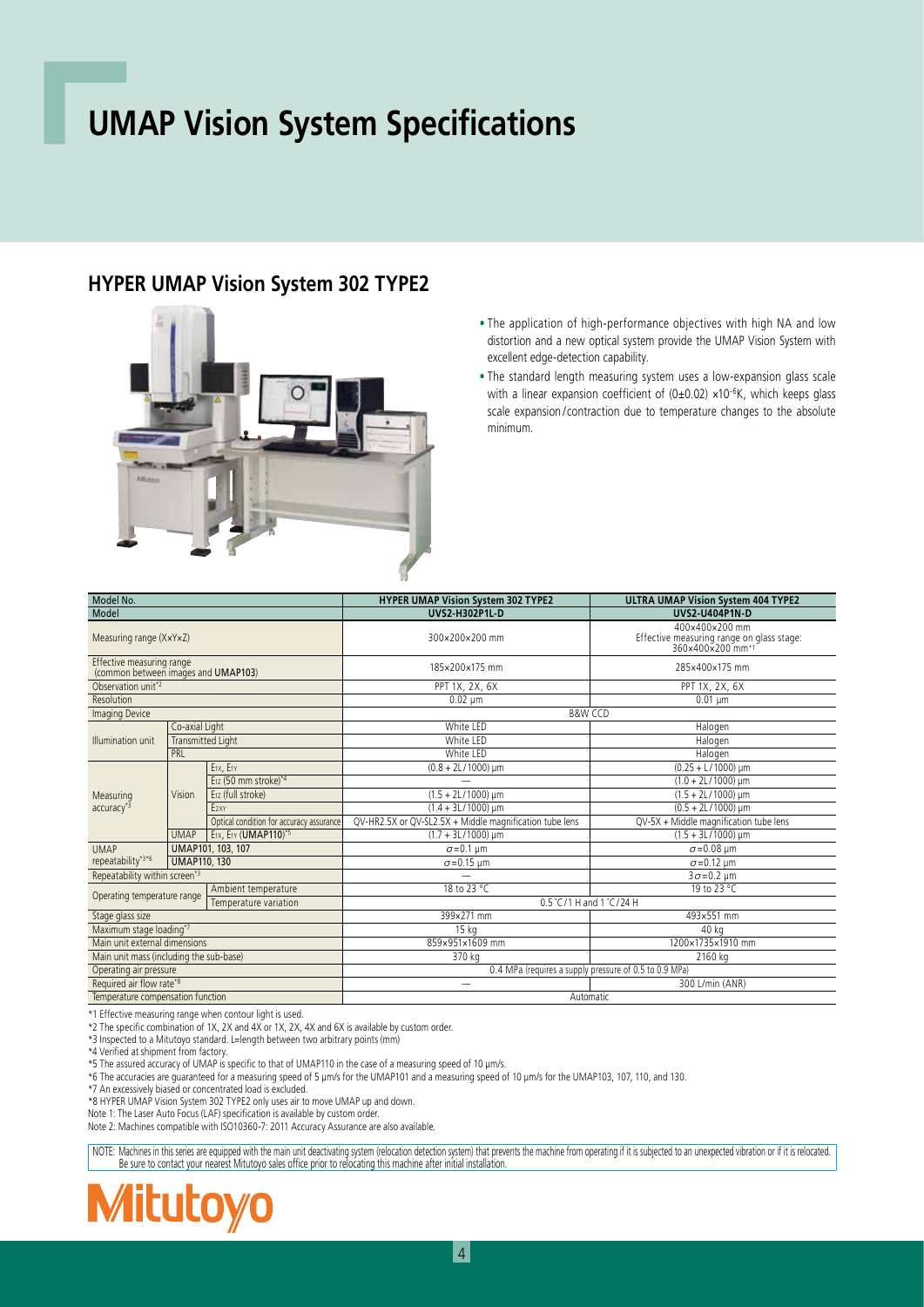### **ULTRA UMAP Vision System 404 TYPE2**



650

888

280

 $\circ$  $\overline{\mathbf{a}}$ 

- This is a high-end microscopic-form measuring system that is based on the ULTRA QV404 PRO ultra-accurate vision measuring machine.
- By applying an auto-suction air bearing to the Y axis and a floating mechanism to the ball screw parts of each axis, we have made possible measurements with even higher accuracy and stability.



• The standard length measuring system uses a low-expansion glass scale with a linear expansion coefficient of (0±0.02) ×10<sup>-6</sup>K, which keeps glass scale expansion /contraction due to temperature changes to the absolute minimum.

**ULTRA QV404 PRO**

#### **Dimensions**

#### **HYPER UMAP 302**



700

∩

215 215 215

1735 240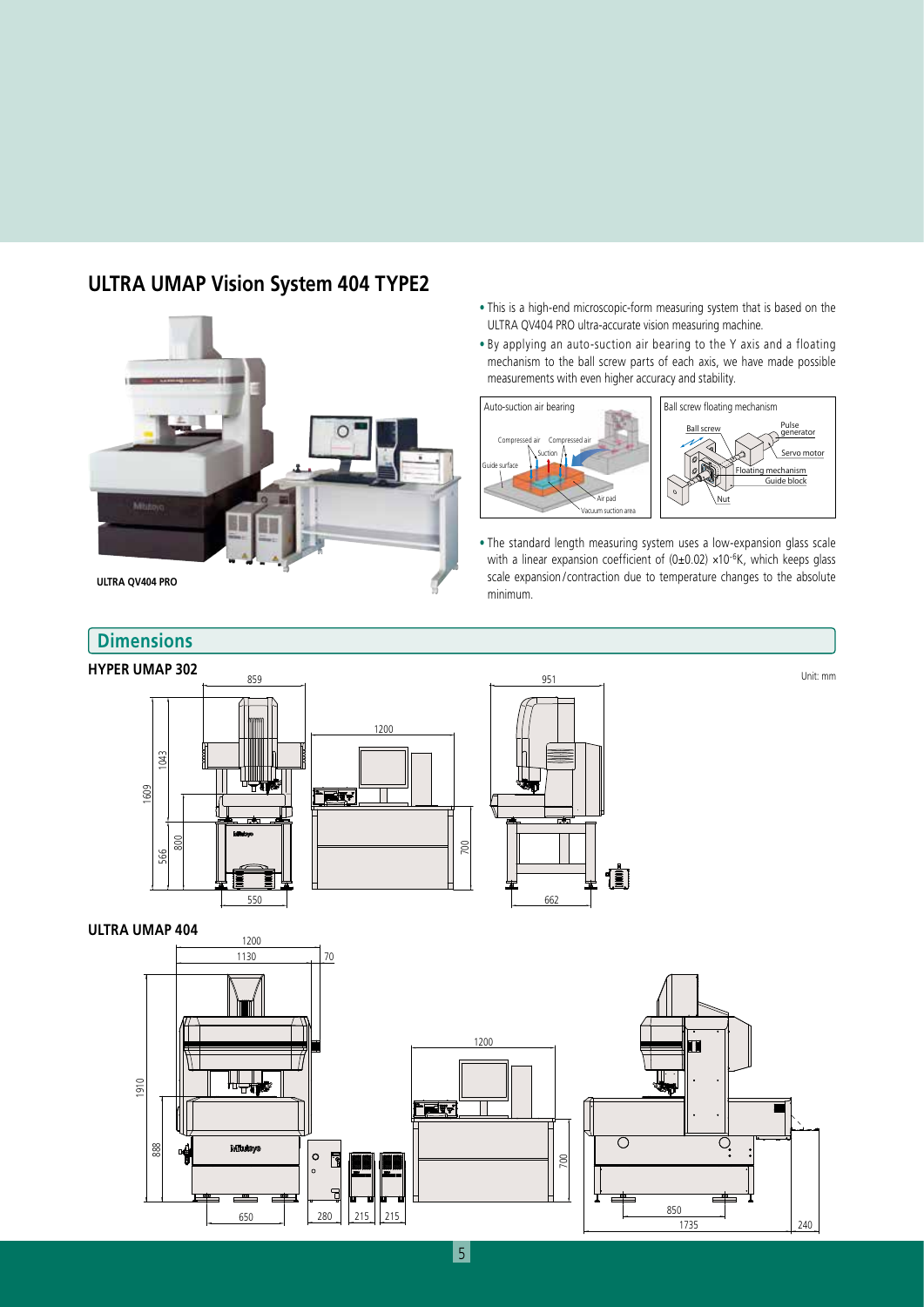## **Software**

#### **QVPAK**

QVPAK, the main software, supports both non-contact measurements using vision mode and contact measurements using UMAP mode.



Gesture operation, like operating a smartphone, enables easy tool layout or stage shifting on systems with touch screens.

#### **Switching between vision and UMAP modes**

The user can click icons to switch between vision and UMAP modes. This makes it possible to use vision mode to perform workpiece positioning and then use UMAP mode to perform targeted measurements.



#### **Abnormal point removal**

Abnormal points caused by dirt, burrs, and chips are removed automatically. Also, it is possible to determine the optimum removal level for abnormal points while viewing the measured data.



# **Mitutoyo**

#### **Measuring tool arrangement with a single click**

The tool size, orientation, and threshold of vision measuring tools are automatically set with one click of the mouse in the vicinity of the measurement location.



#### **QVGraphics**

The elements measured with QVPAK and the measurement results can be displayed graphically. It is also possible to calculate distances and angles for configuring the coordinate system settings of displayed elements that the user specifies.



Drawing the geometrical deviation of a circle Graphical display of a measured element

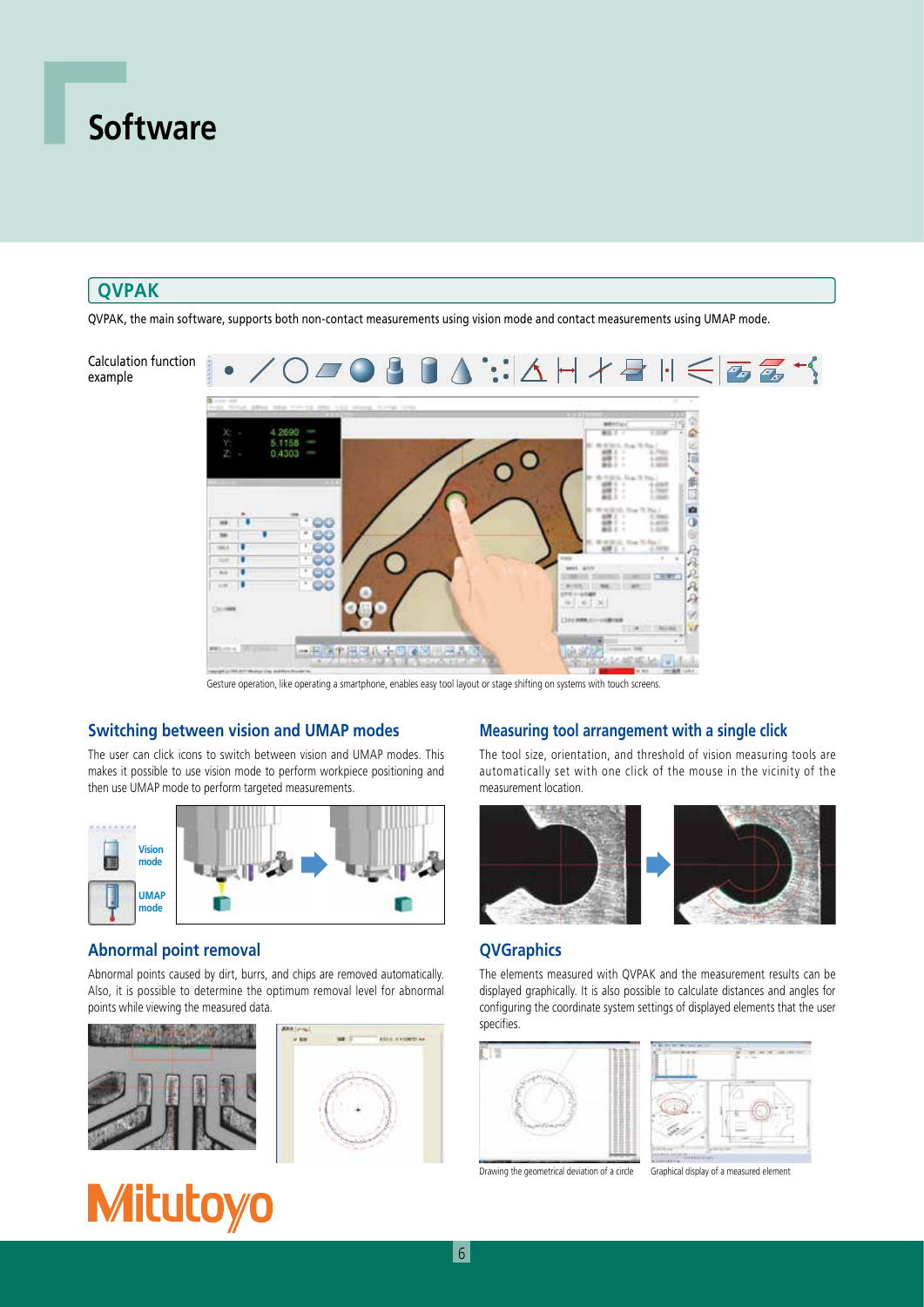# **Options**

#### **FORMTRACEPAK-AP**

This software makes it possible to use the point buffer data obtained in UMAP or vision mode as the base data for performing dimension analysis on microscopic forms and contour matching with the design data.



Microscopic dimension analysis example

#### **Objectives**

The objectives can be changed to give the observation magnification required or to suit the workpiece depth.



| Objectives                           | Turret magnification | Monitor<br>magnification | View field         | Working<br>distance*1 |
|--------------------------------------|----------------------|--------------------------|--------------------|-----------------------|
|                                      | 1X                   | 15X                      | 12.54×9.4          |                       |
| OV-SL0.5 $X^*{}^2$                   | 2X                   | 30X                      | 6.27×4.7           | 30.5                  |
|                                      | 6X                   | 90X                      | $2.09 \times 1.56$ |                       |
|                                      | 1X                   | 30X                      | 6.27×4.7           | 52.5<br>40.6          |
| QV-SL1X<br>QV-HR1X                   | 2X                   | 60X                      | 3.13×2.35          |                       |
|                                      | 6X                   | 180X                     | 1.04×0.78          |                       |
|                                      | 1X                   | 75X                      | 2.5×1.88           | 40.6<br>60            |
| <b>QV-HR2.5X</b><br><b>OV-SL2.5X</b> | 2X                   | 150X                     | 1.25×0.94          |                       |
|                                      | 6X                   | 450X                     | $0.41 \times 0.31$ |                       |
|                                      | 1X                   | 150X                     | 1.25×0.94          | 33.5                  |
| OV5X                                 | 2X                   | 300X                     | $0.62 \times 0.47$ |                       |
|                                      | 6X                   | 900X                     | $0.2 \times 0.15$  |                       |
|                                      | 1X                   | 300X                     | $0.62 \times 0.47$ | 20                    |
| QV-HR10X*2<br>$OV-10X$               | 2X                   | 600X                     | $0.31 \times 0.23$ | 30.5                  |
|                                      | 6X                   | 1800X                    | $0.1 \times 0.07$  |                       |
|                                      | 1X                   | 750X                     | $0.25 \times 0.18$ |                       |
| QV25X*2*3                            | 2X                   | 1500X                    | $0.12 \times 0.09$ | 13                    |
|                                      | 6X                   | 4500X                    | $0.04 \times 0.03$ |                       |

\*1 Depending on the PRL position, the PRL illumination unit may be shorter than the working distance.

\*2 Depending on the workpiece, some limitations, such as the illumination being insufficient, may occur. \*3 The usable position for PRL is restricted.



Gear contour matching and over-pin diameter analysis example

### **Two-axis index table (Made-to-order product)**

The combining of two index tables makes the UMAP Vision System extremely well suited to measurements of complicated forms on the sides of workpieces as well as slanted holes.